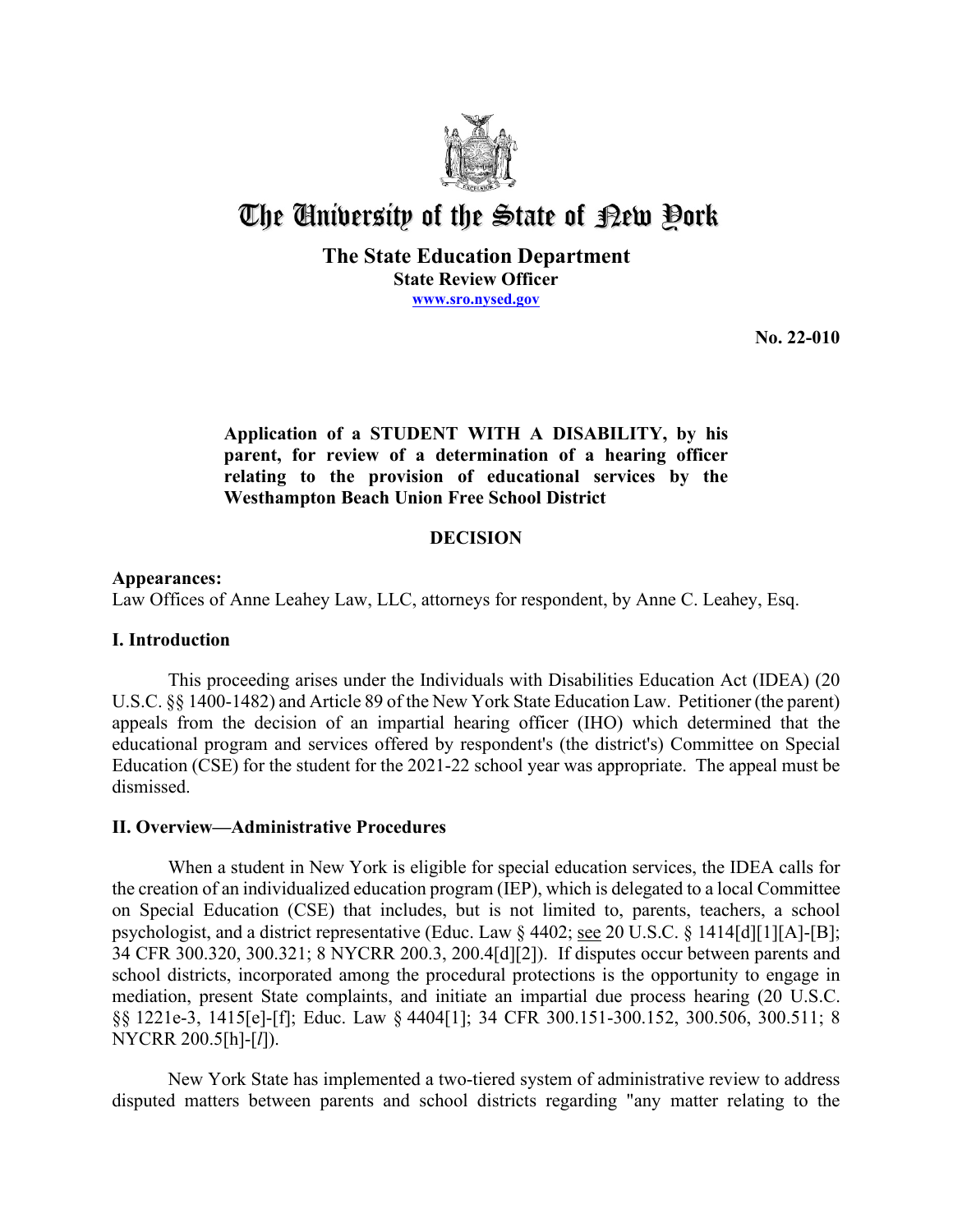300.507[a][1]). First, after an opportunity to engage in a resolution process, the parties appear at NYCRR 200.5[j]). An IHO typically conducts a trial-type hearing regarding the matters in dispute process (34 CFR 300.510[b][2], [c], 300.515[a]; 8 NYCRR 200.5[j][5]). A party may seek a IHO is binding upon both parties unless appealed (Educ. Law § 4404[1]). identification, evaluation or educational placement of a student with a disability, or a student suspected of having a disability, or the provision of a free appropriate public education to such student" (8 NYCRR 200.5[i][1]; see 20 U.S.C. § 1415[b][6]-[7]; 34 CFR 300.503[a][1]-[2], an impartial hearing conducted at the local level before an IHO (Educ. Law § 4404[1][a]; 8 in which the parties have the right to be accompanied and advised by counsel and certain other individuals with special knowledge or training; present evidence and confront, cross-examine, and compel the attendance of witnesses; prohibit the introduction of any evidence at the hearing that has not been disclosed five business days before the hearing; and obtain a verbatim record of the proceeding (20 U.S.C. § 1415[f][2][A], [h][1]-[3]; 34 CFR 300.512[a][1]-[4]; 8 NYCRR 200.5[j][3][v], [vii], [xii]). The IHO must render and transmit a final written decision in the matter to the parties not later than 45 days after the expiration period or adjusted period for the resolution specific extension of time of the 45-day timeline, which the IHO may grant in accordance with State and federal regulations (34 CFR 300.515[c]; 8 NYCRR 200.5[j][5]). The decision of the

Officer (SRO) (Educ. Law § 4404[2]; <u>see</u> 20 U.S.C. § 1415[g][1]; 34 CFR 300.514[b][1]; 8 NYCRR 200.5[k]). The appealing party or parties must identify the findings, conclusions, and 300.514[b][2]; 8 NYCRR 279.12[a]). The SRO must ensure that a final decision is reached in the review and that a copy of the decision is mailed to each of the parties not later than 30 days after A party aggrieved by the decision of an IHO may subsequently appeal to a State Review orders of the IHO with which they disagree and indicate the relief that they would like the SRO to grant (8 NYCRR 279.4). The opposing party is entitled to respond to an appeal or cross-appeal in an answer (8 NYCRR 279.5). The SRO conducts an impartial review of the IHO's findings, conclusions, and decision and is required to examine the entire hearing record; ensure that the procedures at the hearing were consistent with the requirements of due process; seek additional evidence if necessary; and render an independent decision based upon the hearing record (34 CFR the receipt of a request for a review, except that a party may seek a specific extension of time of the 30-day timeline, which the SRO may grant in accordance with State and federal regulations (34 CFR 300.515[b], [c]; 8 NYCRR 200.5[k][2]).

## **III. Facts and Procedural History**

 The student in this case has been the subject of 12 prior State-level administrative appeals Disability, Appeal No. 17-015; Application of a Student with a Disability, Appeal No. 16-040). case, as well as the student's educational history, it is not necessary to repeat them in detail herein. the student's educational history is not necessary. (see Application of a Student with a Disability, Appeal No. 21-249; Application of a Student with a Disability, Appeal No. 21-181; Application of a Student with a Disability, Appeal No. 21-019; Application of a Student with a Disability, Appeal No. 20-135; Application of a Student with a Disability, Appeal No. 19-121; Application of a Student with a Disability, Appeal No. 19-021; Application of a Student with a Disability, Appeal No. 18-110; Application of a Student with a Disability, Appeal No. 18-075; Application of a Student with a Disability, Appeal No. 18-064; Application of a Student with a Disability, Appeal No. 17-079; Application of a Student with a Accordingly, because the parties are familiar with the facts and procedural history preceding this Additionally, given the disposition of this matter on procedural grounds, a detailed recitation of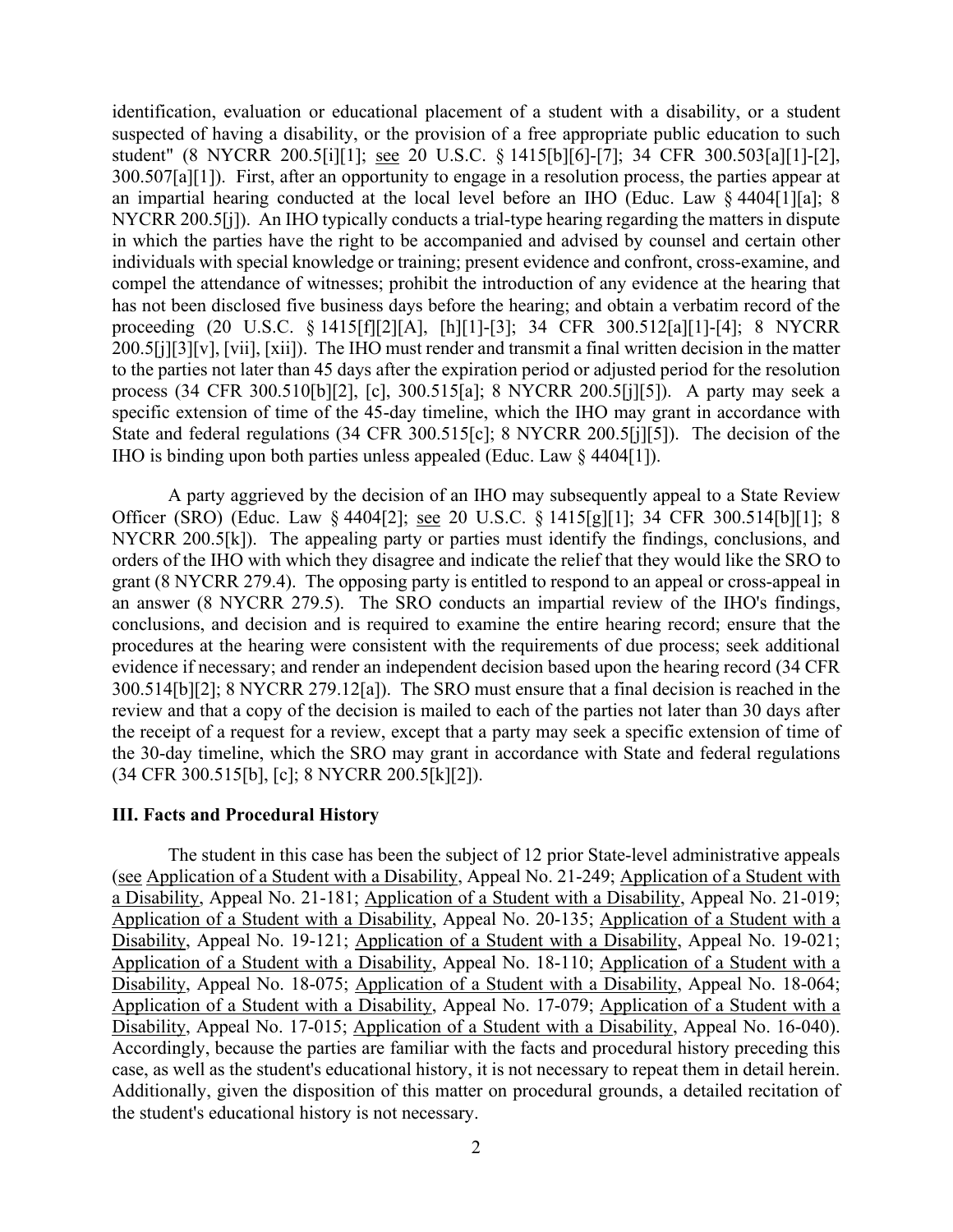purposes of developing an IEP for the student for the 2021-22 school year (Joint Ex. III at p. 1; see in the home and school) (Joint Ex. IV at pp. [1](#page-2-0), 15-18).<sup>1</sup> The CSE also recommended the support physical education (id. at pp. 9-15, 18-21). The CSE specifically identified a nearby public school implement the student's IEP (Joint Exs. III at p. 4; IV at p. 22). Briefly, however, the CSE convened on both June 9, 2021 and June 17, 2021, for the Joint Exs. IV-VI). Finding that the student remained eligible for special education as a student with an intellectual disability, the June 2021 CSE recommended the following: a 12-month school year program in a 12:1+1 special class placement with related services, which included two 30 minute sessions per week of individual occupational therapy (OT), two 30-minute sessions per week of individual physical therapy (PT), three 30-minute sessions per week of individual speechlanguage therapy, one 30-minute session per week of speech-language therapy in a small group, four 90-minute sessions per week of individual special instruction (delivered in the home and community), and two 60-minute sessions per month of parent counseling and training (delivered of a 1:1 aide during transitions; additional supplementary aids and services, program modifications, and accommodations; assistive technology devices and services (an augmentative communication device, i.e., an iPad at home and at school, access to a computer during classwork, and access to audible books); and supports for school personnel on behalf of the student (id. at pp. 16-17). In addition, the June 2021 CSE developed annual goals with corresponding short-term objectives, and recommended strategies to address the student's management needs, a coordinated set of transition activities, measurable postsecondary goals, testing accommodations, and adapted district—Eastport-South Manor Central School District (ESM)—as the location within which to

challenging the IEP ( $\frac{\text{see}}{\text{Soin}}$  Joint Ex. III at p. 4). During the June 17, 2021 CSE meeting, the parent disagreed with the recommendation for a 12:1+1 special class at ESM and indicated his intent to file a due process complaint notice

#### **A. Due Process Complaint Notice**

 fundamentally compromised," committee members were "denied access to several forms of vital information," the CSE chairperson "acted 'unilaterally'" in determining the program and placement variance" for the district's 12:1+1 special class, and the CSE "failed to conduct a meaningful analysis" regarding placement of the student in the district and failed to recommend a placement for the student in the least restrictive environment (LRE) or an "appropriately ambitious" IEP (IHO In a due process complaint notice, dated June 17, 2021, the parent alleged that the district failed to offer the student a free appropriate public education (FAPE) for the 2021-22 school year (see IHO Ex. I). The parent argued that the "structure and composition of the June 2021 CSE was recommendation for the student, the CSE improperly predetermined the student's program and placement for the 2021-22 school year, the CSE chairperson refused to file for an "educational Ex. I at pp. 1-2). As relief for the alleged violations, the parent requested an order directing the

<span id="page-2-0"></span> 1 For summer 2021, the CSE recommended a 12:1+1 special class, along with one 30-minute session per week of speech-language therapy, and one 60-minute session per month of individual parent counseling and training (delivered in the home) (Joint Ex. IV at pp. 17-18). The IEP indicated that the student would receive the 12 month services at a Board of Cooperative Educational Services (BOCES) program (id. at p. 18; see Joint Ex. III individual OT, one 30-minute session per week of individual PT, two 45-minute sessions per week of individual at p. 4).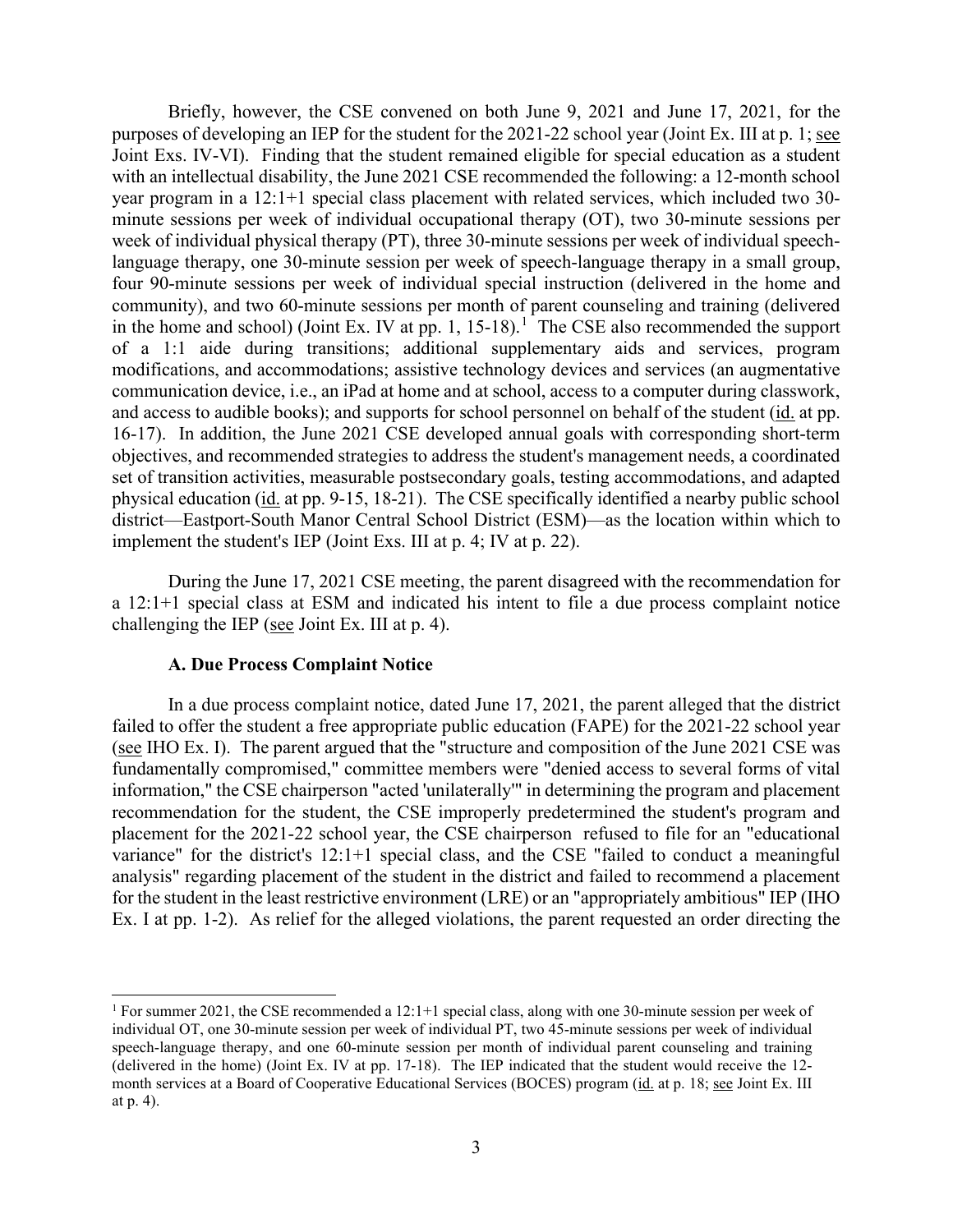compensatory education ( $\underline{\text{id}}$  at p. 2).<sup>2</sup> student's placement in the LRE, removal of the district's CSE chairperson, and "back-end"

in the parent's due process complaint notice (see IHO Ex. II). In general, the district alleged that recommend an appropriate placement for the student for the 2021-22 school year (IHO Ex. II at the failure to state a cause of action for which relief could be granted (*id.* at pp. 5-6). In its motion recommended placement for the 2021-22 school year was the student's LRE ( $id$  at pp. 6-11).<sup>3</sup> In response, the district interposed an answer generally denying those allegations contained the CSE met during two separate meetings, which combined lasted approximately seven hours, to pp. 1-2). In addition, the district made a motion to dismiss the due process complaint notice for to dismiss, the district further alleged that the district's Board of Education had the exclusive authority to remove the CSE chairperson, that the district had the right to have its attorney at the CSE meetings, the June 2021 IEP was developed in accordance with State regulations, and the

#### **B. Impartial Hearing Officer Decisions**

After a prehearing conference on August 19, 2021, the parties continued to the impartial hearing on September 21, 2021, which concluded on December 21, 2021, after six days of proceedings (Tr. pp. 1-1164).

 consisted of younger students (IHO Ex. VIII). After State officials denied the variance request, the predetermine the student's programming, and the proposed 12:1+1 placement in the IEP satisfied consultant and the district's transition coordinator (id. at pp. 23-25). Therefore, the IHO dismissed the parent's claims  $(id. at pp. 23-25)$ . As further described in greater detail below, the IHO issued an interim decision directing the CSE to apply to State Education officials, over the district's objection, to seek a variance from State regulations to allow the student to attend a different 12:1+1 classroom within the district that IHO issued a final decision finding that the district offered the student a FAPE, the CSE did not the LRE requirement (IHO Decision at pp. 16-23). The IHO rejected the parent's arguments regarding the weight to be accorded to various aspects of opinion testimony from a private

## **IV. Appeal for State-Level Review**

 offer science and social studies, failed to offer access to general education curriculum, and failed The parent appeals, arguing that the IHO misapplied the principles of LRE and failed to consider evidence that the June 2021  $CSE$  – and more particularly, the CSE chairperson – predetermined the recommendation for a 12:1+1 special class placement, as well as the location within which to implement the June 2021 IEP. The parent also argues that the 12:1+1 special class at ESM was not an "appropriately ambitious" program for the student in the LRE in that it did not

<span id="page-3-0"></span> $2$  The issue of removal of the district's CSE chairperson was also the subject of an appeal to the Commissioner of Education, who found that she did not have the authority to grant the relief sought by the parent (see Appeal of C.K., 61 Ed. Dep't Rep., Decision No. 18,069 [2022], available at [http://www.counsel.nysed.gov/Decisions/](http://www.counsel.nysed.gov/Decisions/%20volume61/d18069)  [volume61/d18069\)](http://www.counsel.nysed.gov/Decisions/%20volume61/d18069).

<span id="page-3-1"></span> $3$  The IHO denied the district's motion to dismiss the due process complaint as insufficient and reserved a decision relief could be granted until a full hearing on the merits was held (IHO Decision at p. 6; Tr. pp. 29-32; IHO Ex. regarding the district's argument that the parent's due process complaint notice failed to state a claim upon which VIII at  $p. 5$ ).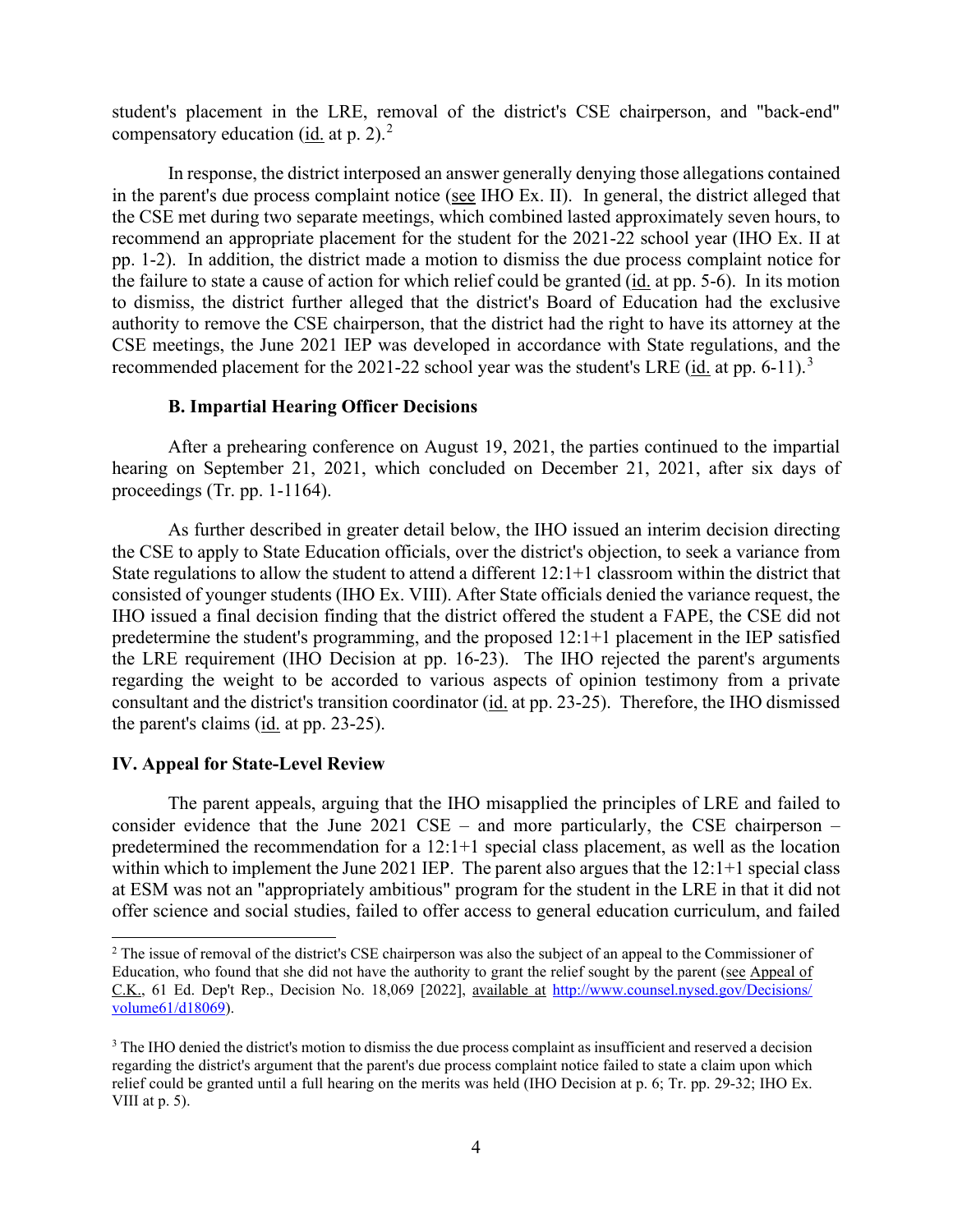to differentiate instruction. As relief, the parent seeks to overturn the IHO decision and "effectuate" the relief requested in his due process complaint notice (Req. for Rev. at p.10).

 14, 2022, it was not received by the Office of State Review until March 7, 2022. For its answer, the district denies each and every material allegation contained in the request for review. In Although the district served the parent with an answer to the request for review on February addition, the district argues that the parent's request for review fails to comply with the practice regulations governing appeals to the Office of State Review for numerous reasons.

#### **V. Discussion**

#### **A. Preliminary Matters—Compliance with the Practice Regulations**

from case to case.<sup>4</sup> Initially, I note that neither party's efforts to comply with the practice regulations in 8 NYCRR Part 279 can be described as adequate, and both parties have a history of noncompliance over the course of the twelve prior State-level reviews, albeit the manner of noncompliance varies

 the decision of an [IHO] shall personally serve upon the opposing party, . . . , a notice of intention timely personal service of a verified request for review and other supporting documents, if any, upon respondent (8 NYCRR 279.4[b], [c]). Personal service on a school district is made "by First, State regulation requires that any party "who intends to seek review by [an SRO] of to seek review" in the form described therein (8 NYCRR 279.2[a]). In addition, an appeal from an IHO's decision to an SRO—whether the appeal is by a district or a parent—must be initiated by delivering a copy thereof to the district clerk, to a trustee or member of the board of education of such school district, to the superintendent of schools, or to a person who has been designated by the board of education to accept service" (8 NYCRR 279.4[b]). The petitioner must personally serve the opposing party with the notice of intention to seek review no later than 25 days after the date of the IHO's decision and with the request for review no later than 40 days after the date of the IHO's decision (8 NYCRR 279.2[b]).

 result in the rejection of the submitted documents or the dismissal of a request for review by an Generally, the failure to comply with the practice requirements of Part 279 of the State regulations, including the failure to properly serve an initiating pleading in a timely manner, may SRO (8 NYCRR 279.8[a]; 279.13; see B.C. v. Pine Plains Cent. Sch. Dist., 971 F. Supp. 2d 356, 365-66 [S.D.N.Y. Sept. 6, 2013] [upholding an SRO's dismissal of a parent's appeal where, among other procedural deficiencies, the amended petition was not personally served upon the district]; Application of a Student with a Disability, Appeal No. 16-015 [dismissing a parent's appeal for failure to effectuate proper personal service of the petition upon the district where the parent served a district employee not authorized to accept service]; Application of a Child with a Disability, Appeal No. 06-117 [dismissing a parent's appeal for failure to effectuate proper personal service in a timely manner where the parent served a CSE chairperson and, thereafter, served the superintendent but not until after the time permitted by State regulation expired]; see also Application of a Student with a Disability, Appeal No. 12-042 [dismissing parent's appeal for failure to properly effectuate service of the petition in a timely manner where the parent served the

<span id="page-4-0"></span><sup>4</sup> In more recent cases a different attorney has appeared for the district and cured some deficiencies. The parent is also an attorney with ample experience in the impartial hearing and State-level review procedures.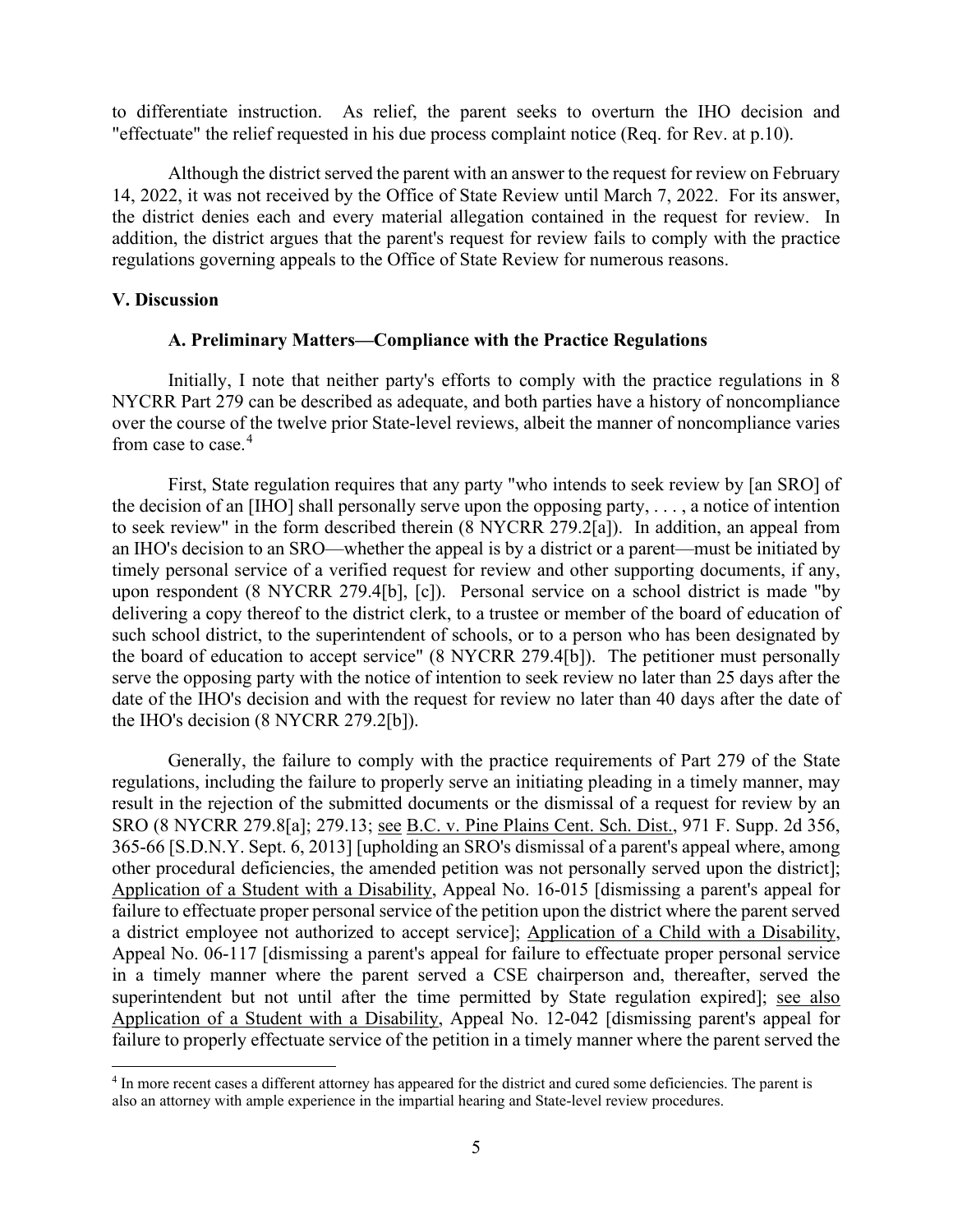the Dep't of Educ., Appeal No. 05-060 [dismissing a district's appeal for failing to timely file a district's counsel by overnight mail]; Application of a Student with a Disability, Appeal No. 11- 013 [dismissing parent's appeal for failure to timely effectuate personal service of petition upon the district]; Application of a Student with a Disability, Appeal No. 11-012 [dismissing parents' appeal for failure to timely effectuate personal service of petition upon the district]; Application of a Student with a Disability, Appeal No. 09-099 [dismissing parents' appeal for failure to timely effectuate personal service of the petition upon the district]; Application of the Dep't of Educ., Appeal No. 05-082 [dismissing a district's appeal for failure to personally serve the petition upon the parent where the district served the parent's former counsel by overnight mail]; Application of hearing record on appeal]; Application of a Child with a Disability, Appeal No. 05-045 [dismissing a parent's appeal for, among other reasons, failure to effectuate proper personal service where the parent served a school psychologist]; Application of the Dep't of Educ., Appeal No. 01-048 [dismissing a district's appeal for failure to personally serve the petition upon the parent where the district served the parent by facsimile]).

prescribed in State regulations (see 8 NYCRR 279.4[b]).<sup>5</sup> On January 31, 2022, the parent served at a district office (see Jan. 31, 2022 Parent Aff. of Service).<sup>6</sup> Thereafter, on February 4, 2022, counsel for the district filed with the Office of State Review a copy of the hearing record. Next, memorandum of law by delivering the documents to the same "drop box" referenced above (see In this matter, the parent failed to initiate the appeal in accordance with the procedures a notice of intention to seek review upon the district by delivering the same to a "drop box" located on February 7, 2022, the parent served the notice of request for review, request for review, and Feb. 7, 2022 Parent Aff. of Service). On February 10, 2022, the Office of State Review received for filing the notice for request for review, request for review, and memorandum of law (see generally Req. for Rev.).

 State regulations do not preclude a school district and a parent from agreeing to waive personal service (see "Overview to Part 279 (as revised Effective January 1, 2017): Serve and File the [and-file-request-review](https://www.sro.nysed.gov/book/serve-and-file-request-review)  $1$ .<sup>[7](#page-5-2)</sup> However, there is no indication that the district agreed to waive As noted on the Office of State Review's website, which describes the appeals process, Request for Review," Office of State Review, available at [https://www.sro.nysed.gov/book/serve](https://www.sro.nysed.gov/book/serve-and-file-request-review)personal service in this instance. Rather, in the last appeal initiated by the parent on the student's

<span id="page-5-0"></span><sup>&</sup>lt;sup>5</sup> As one court put it, the failure to "properly initiate [an] appeal to the SRO 'should be equated with failure to bring an appeal at all'"(B.C., 971 F Supp 2d at 367).

<span id="page-5-1"></span> $6$  This address appears to be the "district office" for the district (see Joint Ex. III).

<span id="page-5-2"></span>July 30, 2021 and was not renewed thereafter (see "Sixteenth Revised General Order Regarding Coronavirus Disease 2019 and Recommencement of Timelines under 8 NYCRR Part 279," at pp. 3-4, Office of State Rev. 7.8.21 0.pdf). In any event, the parent's purported service of the request for review via drop box was not 7 In light of the COVID-19 pandemic, alternate service had been automatically authorized through a series of general orders issued by the undersigned throughout the pandemic; however, the last general order expired on [July 8, 2021], available at [https://www.sro.nysed.gov/common/sro/files/16th-revised-general-order](https://www.sro.nysed.gov/common/sro/files/16th-revised-general-order-7.8.21_0.pdf)compliant with the alternate service requirements set forth in the general order, which permitted a petitioner to serve the notice of intention to seek review, review for review, and supporting papers to the respondent's last known address by certified mail, return receipt requested.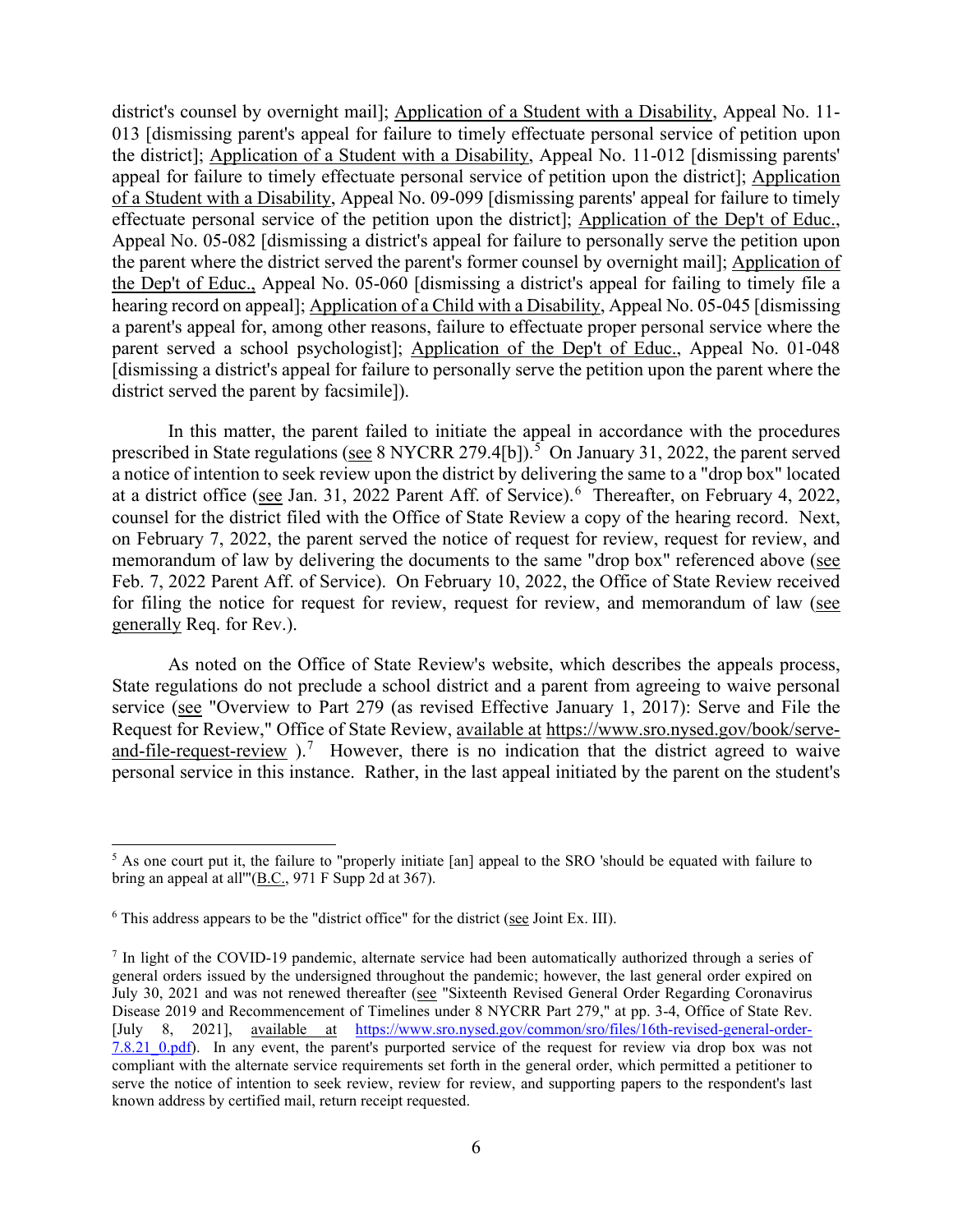behalf, the parent utilized the same method of serving the district via "drop box."<sup>[8](#page-6-0)</sup> In its answer with a Disability, Appeal No. 21-249). To the extent the parent was under the misimpression that in that matter, the district took issue with the parent's failure to effectuate personal service, and in the decision, the undersigned noted the allegation but indicated that it was unnecessary to address the service issue since the parent's appeal was, in any event, untimely (Application of a Student the district consented to waive personal service prior to that time, the district's answer in Application of a Student with a Disability, Appeal No. 21-249, should have cured the parent of that illusion and put the parent on notice that the district did not consent to the use of the drop box as an alternative method of service.<sup>9</sup>

 timelines, and given the absence of any showing that the parent had personally served the district permission from an SRO for service by means other than personal service upon the district, I was Initially, no answer was filed with the Office of State Review within the prescribed with the request for review, obtained an agreed upon waiver of personal service, or obtained inclined to determine that the parent failed to effectuate proper service in this matter and dismiss the appeal on that basis. $10$ 

 completed and issued this decision. The filing of the answer was delayed due to the fact that the was received in the afternoon of March 7, 2022. To make matters worse, the accompanying However, an answer in this proceeding eventually arrived after the undersigned nearly envelope containing the answer was addressed to "Office of State Review, New York State Education Department, Albany, NY 12205" with no particular street address, and, therefore, it was unsurprisingly mis-delivered to the postal service's best guess, the State Education Department's historic main building, rather than with the Office of State Review, which is situated in a different municipality. At some point in time, unknown State employees identified the materials as intended for the Office of State Review and forwarded the material in the original mailing envelope which transmittal letter identified the answer as being filed in SRO Appeal No. 21-249, initially leading

<span id="page-6-0"></span> the regulations. Prior to those matters, the parent personally served pleadings in several appeals, including No. 19-121; Application of a Student with a Disability, Appeal No. 19-021; Application of a Student with a Disability, Appeal No. 18-110; Application of a Student with a Disability, Appeal No. 18-075; Application of a 8 It appears that the parent additionally used this method of service in Application of a Student with a Disability, Appeal No. 21-181, and Application of a Student with a Disability, Appeal No. 21-019. The parent's appeals in both of these prior matters were dismissed for the parent's failures to comply with other provisions of Part 279 of Application of a Student with a Disability, Appeal No. 20-135; Application of a Student with a Disability, Appeal Student with a Disability, Appeal No. 18-064; Application of a Student with a Disability, Appeal No. 17-079; and Application of a Student with a Disability, Appeal No. 17-015; and Application of a Student with a Disability, Appeal No. 16-040).

<span id="page-6-1"></span><sup>&</sup>lt;sup>9</sup> This method of service via "drop box" would not be an advisable form of alternative service in any event, as it does not offer the assurances that the respondent received the documents, such as a return receipt in the case of certified mail.

<span id="page-6-2"></span> parent has been repeatedly cautioned that his failures to comply with the practice regulations could result in  $10$  These concerns with respect to the parent's failure to comply with the practice regulations are not new. The dismissal or rejection of his pleadings and, currently, four of the parent's appeals were dismissed (Application of a Student with a Disability, Appeal No. 21-249; Application of a Student with a Disability, Appeal No. 21-181; Application of a Student with a Disability, Appeal No. 21-019 and Application of a Student with a Disability, Appeal No. 19-021) for the failure to comply with the practice regulations, as well as on alternative grounds.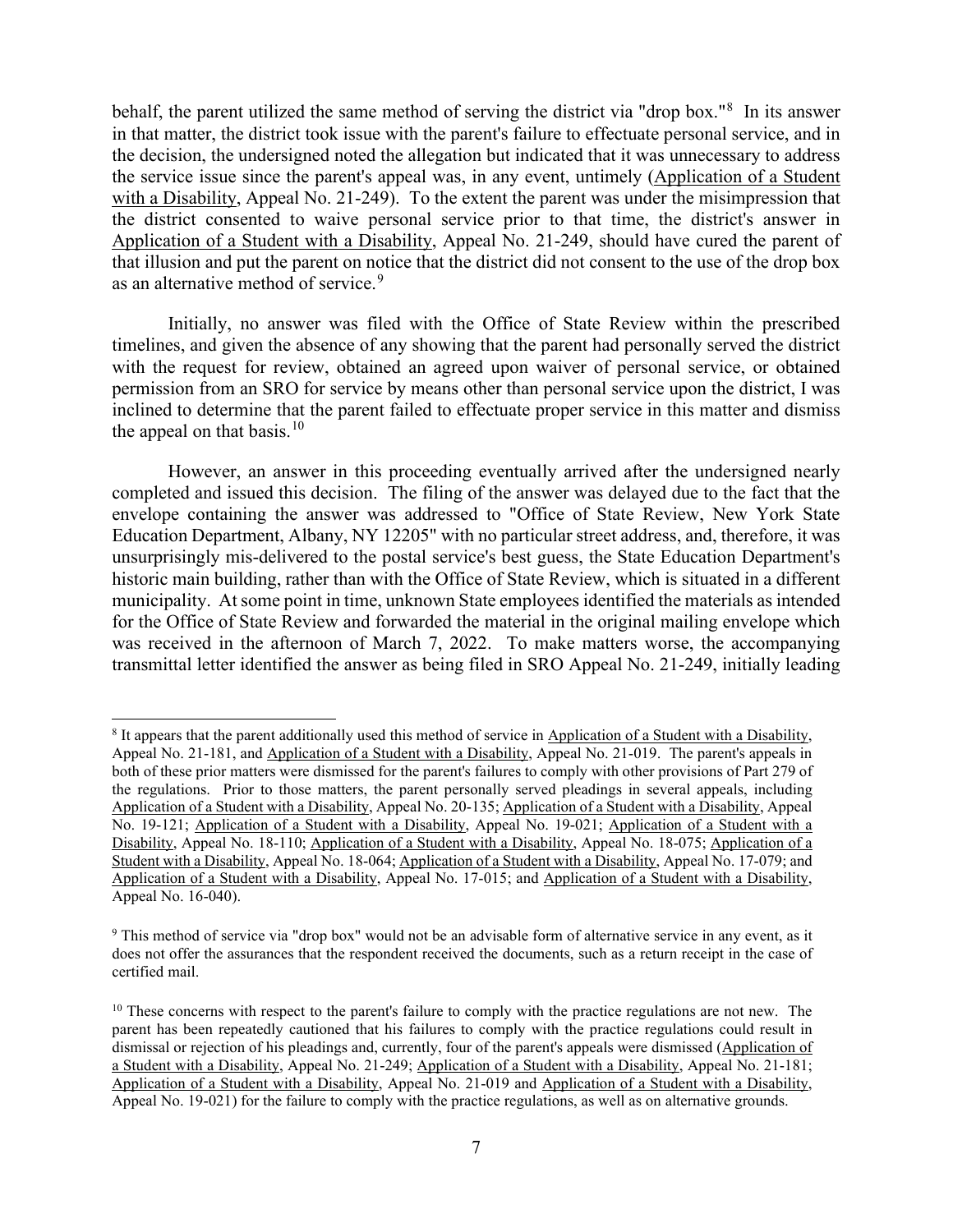the staff of the Office of State Review to believe it was a duplicate filing in that proceeding. The filing is late due to noncompliance with dictates of Part 279.

 therein and frankly, it is too late at this juncture to return to the drawing board to fully address the parties' respective accusations. Fortunately, it is unnecessary as I fully examined the hearing record and found the IHO's ultimate determination was supported by the evidence. Although I will not dismiss the appeal outright or reject the answer outright, both sides are warned that my patience has been exhausted and future filings from either side may be rejected as a sanction if The parent did not file a reply to the district's answer and the procedural defenses asserted noncompliance with Part 279 continues.

## **B. Impartial Hearing Officer Determinations**

 student. In an interim decision, dated September 14, 2021, the IHO granted the parent's request (NYSED) for a variance from State regulations pertaining to age range grouping requirements for the district's 12:1+1 special class (see IHO Ex. VIII; see also 8 NYCRR 200.6[h][5]-[6]).<sup>11</sup> The characterized as the "excessively" large age discrepancy of 73 months between the student and the youngest student in the 12:1+1 special class (IHO Ex. VIII at pp. 10-14). The IHO noted that, special class available in its high school ( $id$ , at p. 14). The IHO further noted that the June 17, As for the merits of the appeal, the IHO conducted a lengthy proceeding in this matter, and to a great extent it covered ground that had been addressed in previous school years involving the for an interim decision requiring the district to apply to the New York State Education Department IHO was unpersuaded by the district's conclusory arguments relating to what the district unlike the prior administrative proceeding pertaining to the 2020-21 school year where a special class had been unavailable at the district's high school, in this instance, the district had a 12:1+1 2021 CSE recommended a 12:1+1 special class for the student, which "all" members of the CSE "agreed was the most appropriate special class ratio to address the student's academic, social, physical and management needs and goals" (id. at pp. 6, 14). Accordingly, the IHO held there was a "compelling educational justification to apply for an age variance" based upon LRE considerations for the student (id. at p. 14). Therefore, the IHO directed the district to make an application to NYSED for a variance for the district's  $12:1+1$  special class (id. at pp. 14-15).<sup>12</sup>

In a final decision dated January 28, 2022, the IHO determined that the district offered the student a FAPE for the 2021-22 school year (IHO Decision at p. 26). The IHO first addressed the parent's claim that the district predetermined recommendations for the student and found that the two CSE meeting transcripts reflected that both parents actively and meaningfully participated in the CSE process, were able to express their concerns and compose questions to the other committee

<span id="page-7-0"></span><sup>&</sup>lt;sup>11</sup> The IHO acknowledged that this is not the first time the district has been made to go through the variance process and that another IHO already visited that topic and that State officials previously denied a variance. The district challenged that IHO's directive to seek a variance in Application of a Student with a Disability, Appeal No. 18-110, but that aspect of the appeal was dismissed as moot due to the State's denial of the variance request.

<span id="page-7-1"></span><sup>&</sup>lt;sup>12</sup> Pursuant to the directive of the IHO, the district applied to NYSED for the variance, and on October 14, 2021 that supports exceeding the age range" (IHO Ex. X). According to the IHO, the parent has challenged the district's the NYSED Office of Special Education, Special Education Quality Assurance, denied the request based on the district's representation that "the discrepancy of the ages that would result from this variance [would] not [be] in the best educational interests of any of the involved students," as well as "the lack of an educational justification application and NYSED's decision in an Article 78 proceeding (IHO Decision at p. 7 n.2).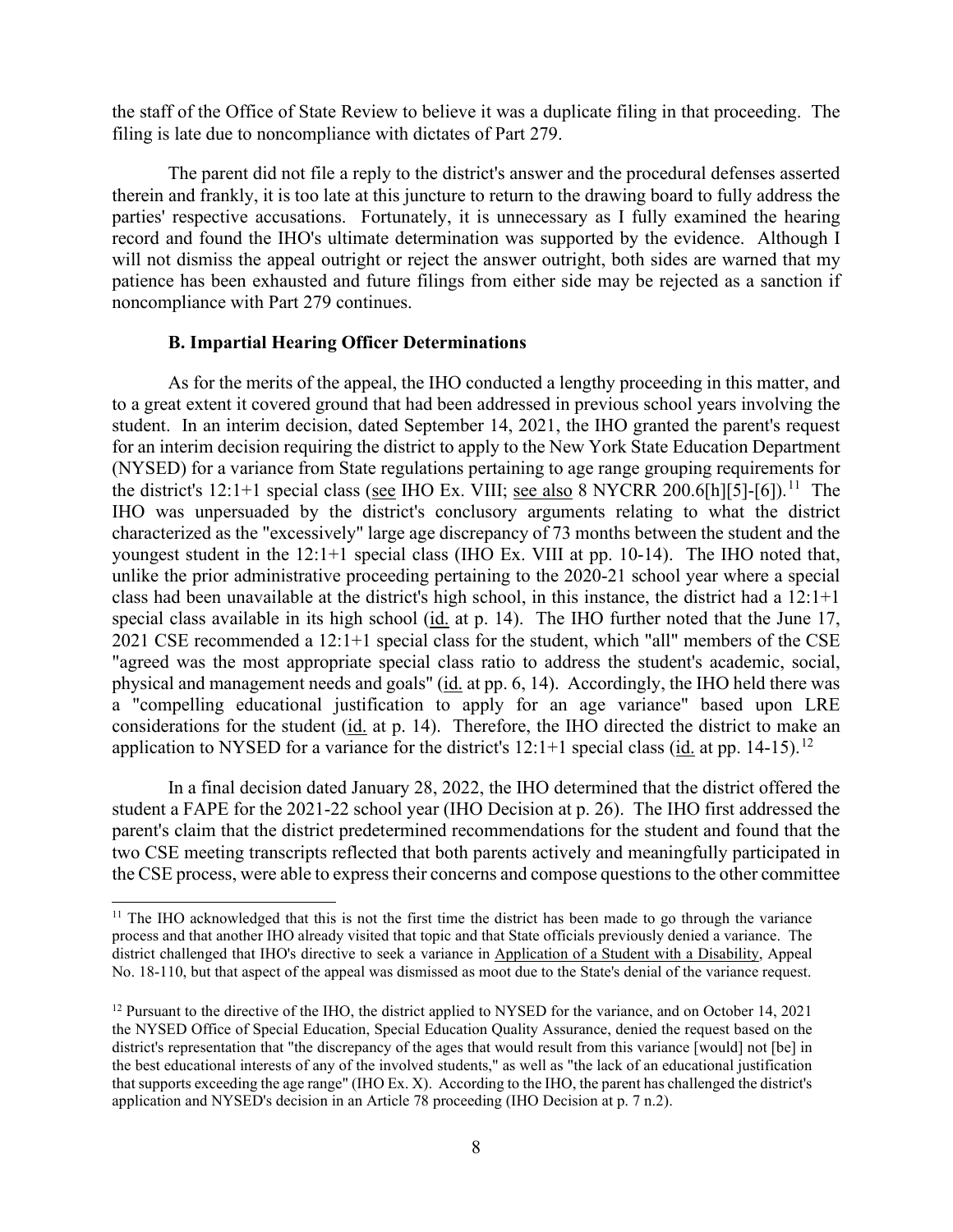members, and participated in the development of the June 2021 IEP, and that the CSE fully reviewed the continuum of special education programs and considered alternatives before settling on the recommendation that the student attend a  $12:1+1$  special class at ESM (id. at pp. 16-19). district did not predetermine the student's IEP recommendations (id. at p. 19). Therefore, the IHO found that parents meaningfully participated in the CSE process and that the

 Next, the IHO addressed the parent's claim that the CSE failed to recommend the LRE for the student, which the parent argued was the district's high school (IHO Decision at pp. 20-26). the student, which the parent argued was the district's high school (IHO Decision at pp. 20-26).<br>The IHO analyzed the issue applying the two-prong test established in <u>P. v. Newington Board of</u> conclusion that the student's "primary instruction should be a special class 12:1+1" was based on (id. at pp. 22-23). Further, the IHO relied on the testimony of the district's CSE chairperson who found that the CSE met both prongs under Newington and offered the student a FAPE in the LRE (<u>id.</u> at p. 23). Education, 546 F.3d 111, 118-19 (2d Cir. 2008): "whether education in the general classroom, with the use of supplemental aids and services, can be achieved satisfactorily for a given student, and if not, (2) whether the school has mainstreamed the student to the maximum extent appropriate" (id. at pp. 21-26). The IHO pointed out that the CSE reviewed the continuum of programs available at the district's high school and whether the student could be educated in a general education class "with appropriate supplementary aids and services" (id. at p. 22). The IHO noted that the CSE's a consideration of the student's present levels of performance in reading, math, writing, and speech, and a determination that, even with modifications, it was not in the student's best interests to be in a class "where he would be taught a totally separate curriculum" and unable to "attain his goals" testified that a regular education teacher would not be able to "'slow down the pace of the class'" for the student because the teacher must teach the "entire curriculum" to the regular education students who must show mastery of the content (id. at p. 23). Based upon the foregoing, the IHO

 24). The IHO acknowledged the testimony of the private educational consultant that the student experience" (id.). Additionally, the IHO recognized the parent's argument that the district failed private schools, and that, while proximity to a student's home was a factor, the needs of a student After finding that the CSE offered the student a FAPE in the LRE, the IHO went on to weigh contrary evidence and consider the parent's specific arguments (see IHO Decision at pp. 23could be educated in the general education setting with supplementary aids and services, but also noted her testimony that the student first needed to learn foundational skills to participate in a general education class (id. at p. 23). Similarly, the IHO noted that, while the student's transition coordinator testified that the student could be included in a general education class because he did not have behavior needs, he later testified that a 12:1+1 special class addressed "his intensive learning needs in English, math, technology, things that would be much more practical for work to consider the student's placement in a 12:1+1 special class with only the student in attendance, but found that, in previous State-level administrative review decisions involving the student, SROs had found that the district was not required to create a special class solely for the student (id., citing Application of a Student with a Disability, Appeal No. 19-021). In addition, the IHO noted case law and State and federal regulations providing that, as part of its continuum of special education placements, a district may offer free public placements at programs operated by other districts or with a disability might require some other arrangement (IHO Decision at pp. 23-24).

The IHO further relied on the testimony of the student's transition coordinator that the 12:1+1 special class at ESM was "a nice model" as it had students in the age range of 18 to 21 and offered the type of program for students who were preparing to "age-out" of school just as the